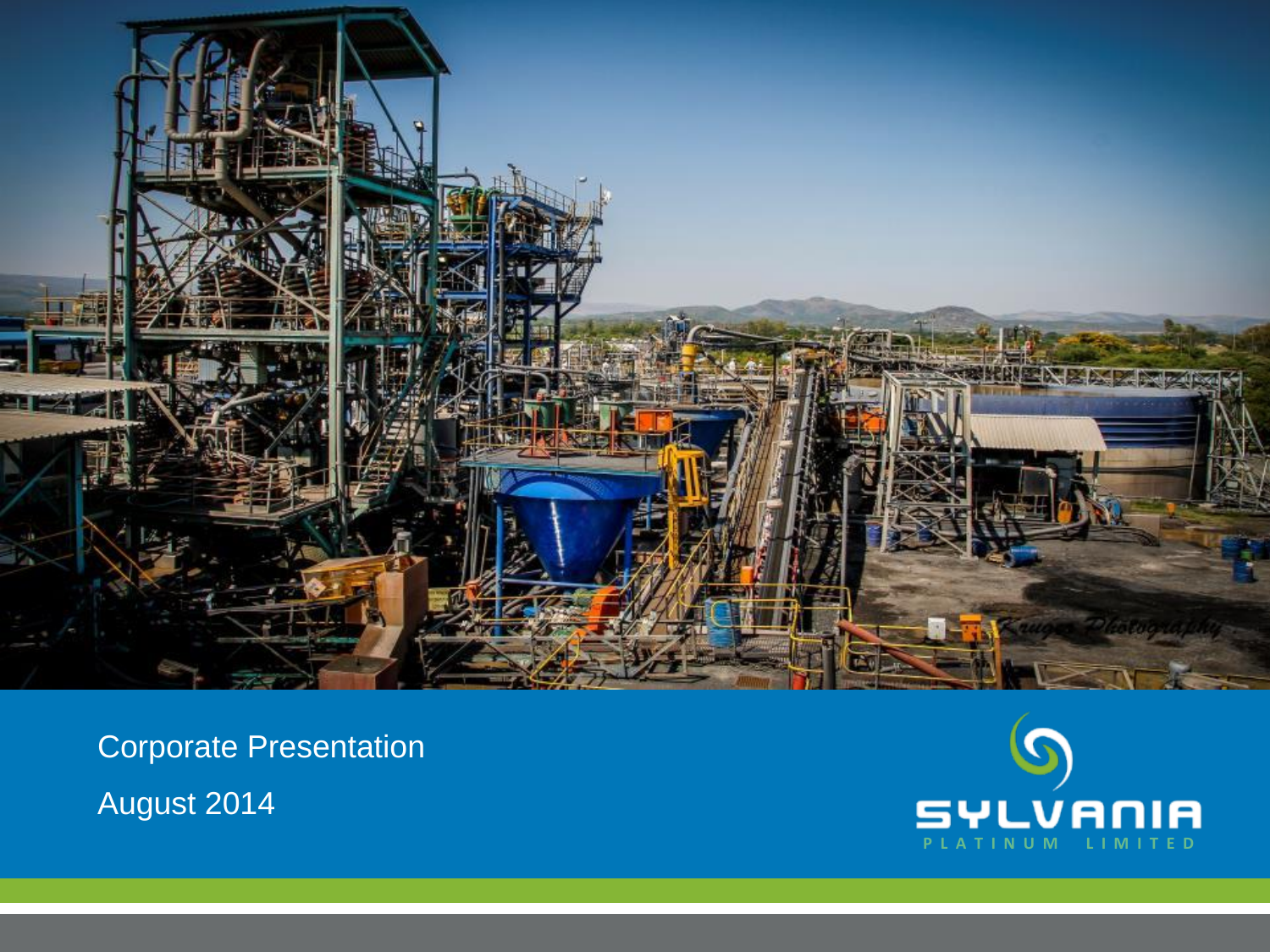### **Disclaimer**

Certain forward-looking statements may be contained in this presentation which include, without limitation, expectations regarding platinum prices, estimates of production, operating expenditure, capital expenditure and projections regarding the completion of capital projects as well as the financial position of the company. Although Sylvania believes that the expectations reflected in such forward-looking statements are reasonable, no assurance can be given that such expectations will prove to be accurate. Accordingly, results could differ from those projected as a result of, among other factors, changes in economic and market conditions, changes in the regulatory environment and other business and operational risks.

Therefore, Sylvania gives no warranty, express or implied that the projections and/or material contained in this presentation will be achieved or prove to be correct. Sylvania, its officers, employees and advisors expressly disclaim all responsibility relating to or resulting from the use of the material and information contained in this presentation and exclude all liability whatsoever (including negligence) for any loss or damage suffered by any person as a result of the use of any of the information in this presentation or any error or omission there from. It should not be expected from Sylvania to update any person regarding any inaccuracy, omission or change of the information contained in this presentation.

All comments about ounces in the document refers to Platinum, Palladium, Rhodium and Gold or 3E ounces plus Gold.

The information in relation to Northern Limb Project (also known as the Aurora and Harriet's Wish Projects) is based on information compiled by Mike Hall who is a member of the Australasian Institute of Mining and Metallurgy and who is employed by the MSA Group, Johannesburg, South Africa. Mr Hall has sufficient experience relevant to the style of mineralisation and type of deposit under consideration to qualify as a Competent Person for the purposes of the 2004 Australasian Code for Reporting of Exploration Results, Mineral Resources and Ore Reserves (the JORC Code). Mr Hall consents to the inclusion in the report of the matters based on the information in the form and context in which they appear.

The technical exploration and mining information in relation to the Everest North project contained in this report was compiled by Mr Ed Nealon, a former Sylvania Resources Limited director. Mr Nealon provides consulting services via his Company Athlone International Pty Limited. Mr Nealon is a member of the Australasian Institute of Mining and Metallurgy and is considered to be a Competent Person in his respective area of expertise pursuant to the Australasian Code for Reporting of Mineral Resources and Ore Reserves. Mr Nealon consents to the inclusion in the report of the matters based on his information in the form and context in which it appears.

The independent qualified person for the Northern Limb PGM geological section is Eric Roodt Pr. Sci. Nat.. He is a director of Integrated Geological Solutions (Pty) Ltd, a geological consulting firm contracted to Pan Palladium and Hacra to manage and provide geological services on the Volspruit and Harriet's Wish projects respectively. He is a member of the Geological Society of South Africa and is registered with the South African Council for Natural Scientific Professions. He has in excess of 15 years' experience in Bushveld Complex geology and has been involved in the compilation of study reports for other platinum projects on the Bushveld Complex. He has extensive experience on the Northern Limb (Platreef and Lower Zone type mineralisation). Mr Roodt has reviewed the content of the announcements of which the extracts in this presentation were taken and consents to the inclusion of his name.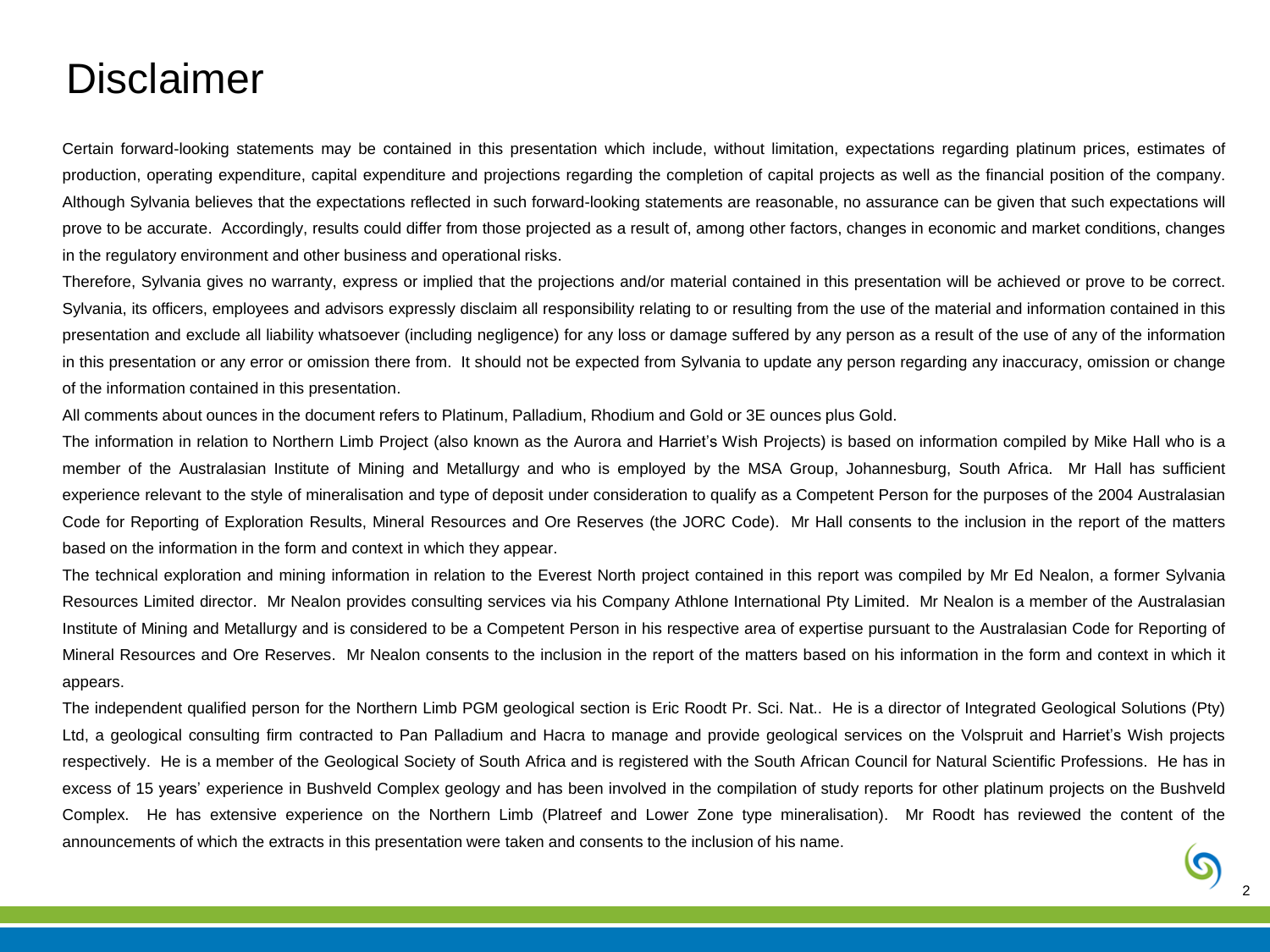# Sylvania Platinum Limited

### Preliminary results for the year ended 30<sup>th</sup> June 2014

### **Financial snapshot**

- Revenue up 18% to \$47.2 million (FY2013: \$40.0 million)
- EBITDA increased 29% to \$11.2 million for the Sylvania Dump Operations ("SDO") (FY2013: \$8.7 million)
- Group adjusted EBITDA increased by 121% to \$7.5 million (FY2013 \$3.4 million excluding the Iron Ore transaction)
- SDO Capital expenditure down 83% to \$1.3 million (FY2013: \$7.6 million);
- Cash generated from operations up 24% to \$5.1 million (FY2013: \$4.1 million)
- Group cash decreased 20% year on year to \$5.3 million (FY2013: \$6.6 million); but up 36% from \$3.9 million H1 to \$5.3 million H2

### **Operations snapshot**

- Total SDO production for the year up 22% to a record 53,808 ounces (FY2013: 44,095 ounces), modestly exceeding the 51,000 ounce production guidance given by the Company in the FY2013 annual report
- Group cash cost \$712/oz, marginally higher than the Company's guidance of \$700/oz

### **Corporate snapshot**

- Consolidation of mining and surface rights over Zoetveld and Grasvally farms completed after Section 11 Consent registered with Mining Titles Office
- Key management changes: appointment of Jaco Prinsloo as MD of Sylvania Metals (Pty) Ltd; retirement of Nigel Trevarthen, former deputy CEO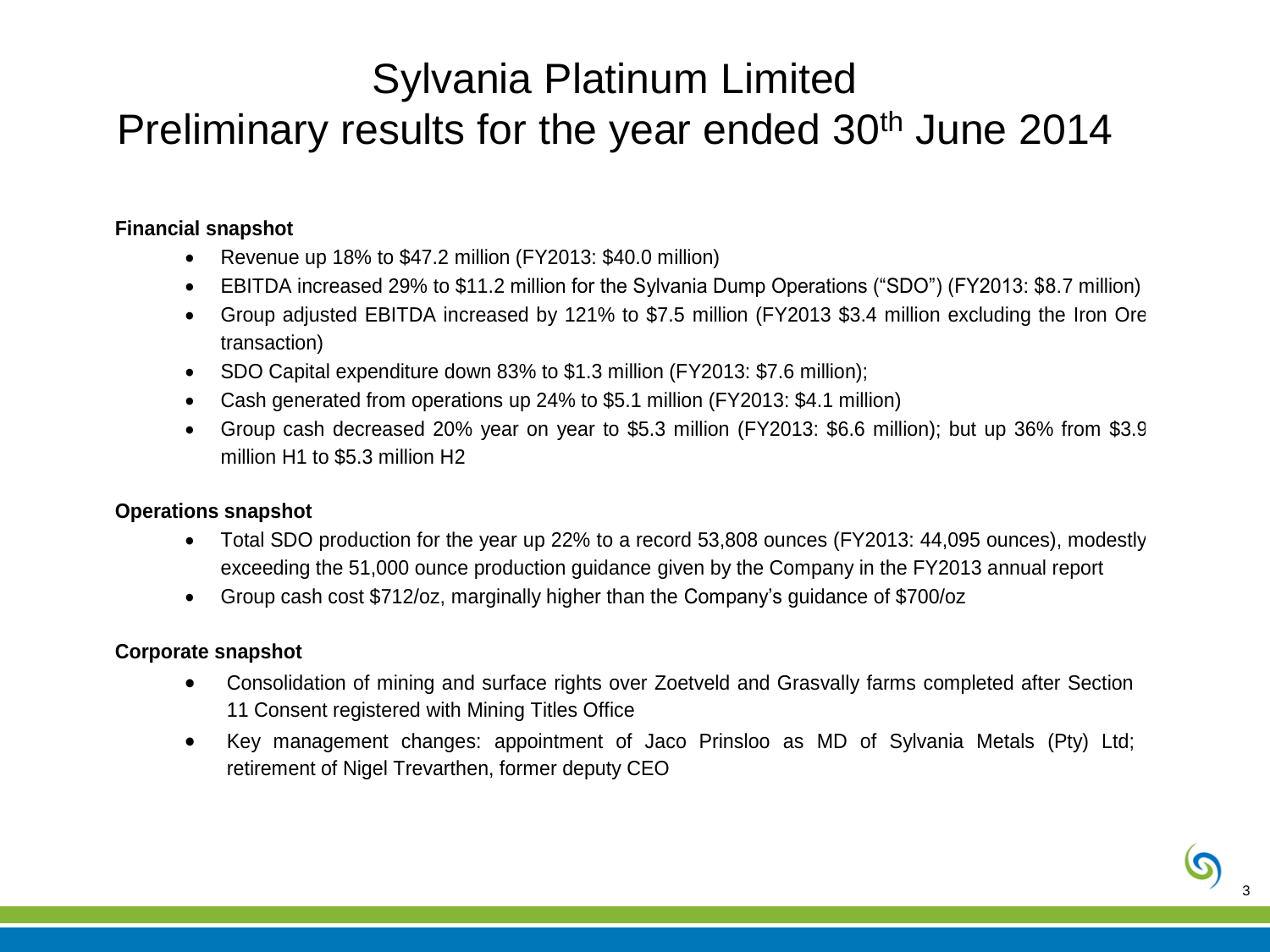### Share structure and ownership

### **CAPITALISATION SUMMARY TOP SHAREHOLDERS**

- Listed on AIM
- Domiciled in Bermuda
- Ticker symbol: SLP LN
- Basic shares outstanding: 297,981,896
- Options outstanding: 14,600,000
- Share price: 6.25p<sup>1</sup>
- Market capitalisation: \$34M
- Cash position: \$5.3M2
- Other working capital: \$9.5M
- Undrawn overdraft facility: **ZAR35M**

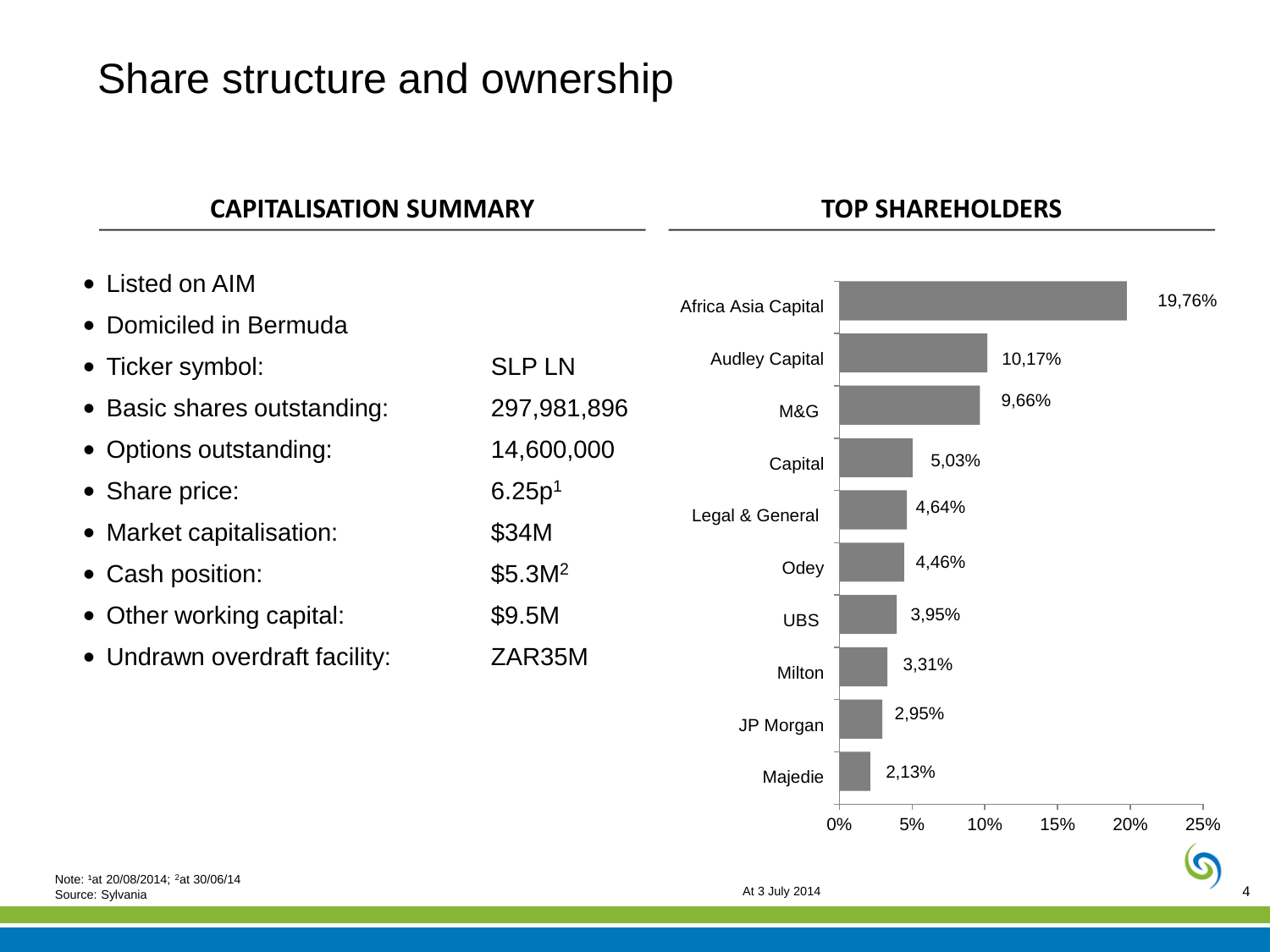### Our business

### Sylvania Dump Operations Other projects

- Seven fully operational chrome tailings processing complexes
	- Millsell, Mooinooi ROM and Mooinooi Tailings on the western limb of the Bushveld Igneous Complex
	- Lannex, Steelpoort, Doornbosch and Tweefontein on the eastern limb
	- Consistent annual production of c.50koz from current infrastructure
- Low cost (c.\$650-700/oz) and cash flow generative
- All South African chrome reefs currently being mined contain low grade PGMs which were not extracted until Sylvania proved the economic viability
- Current arisings and historic dumps from chrome mines contain 1.5-5g/t of PGMs
- After extracting the chrome and returning it to the host mine at nominal cost, flotation cells are used to produce a PGM concentrate which is sold to smelters
- The operations are now at steady state after several years of investment
- Exclusive right to reprocess mine arisings and tailings dumps at current Samancor mines

- Open-pittable high grade chromite resources
	- Adjacent to Volspruit project at Grasvally
	- Operational plan currently being formulated
	- Potential for low capex, open pit, high IRR project
- Development projects on hold pending improved market conditions
	- Volspruit open pit mine project at southern end of northern limb (3.1Moz)
	- Everest North open pit mine project impaired (joint venture with Aquarius)
- Northern limb exploration
	- Spend on drilling is 100% discretionary
	- 5Moz inferred resource with significant growth potential
- On care and maintenance
	- CTRP joint venture with Aquarius (50%) and Ivanplats (25%);
	- Investment impaired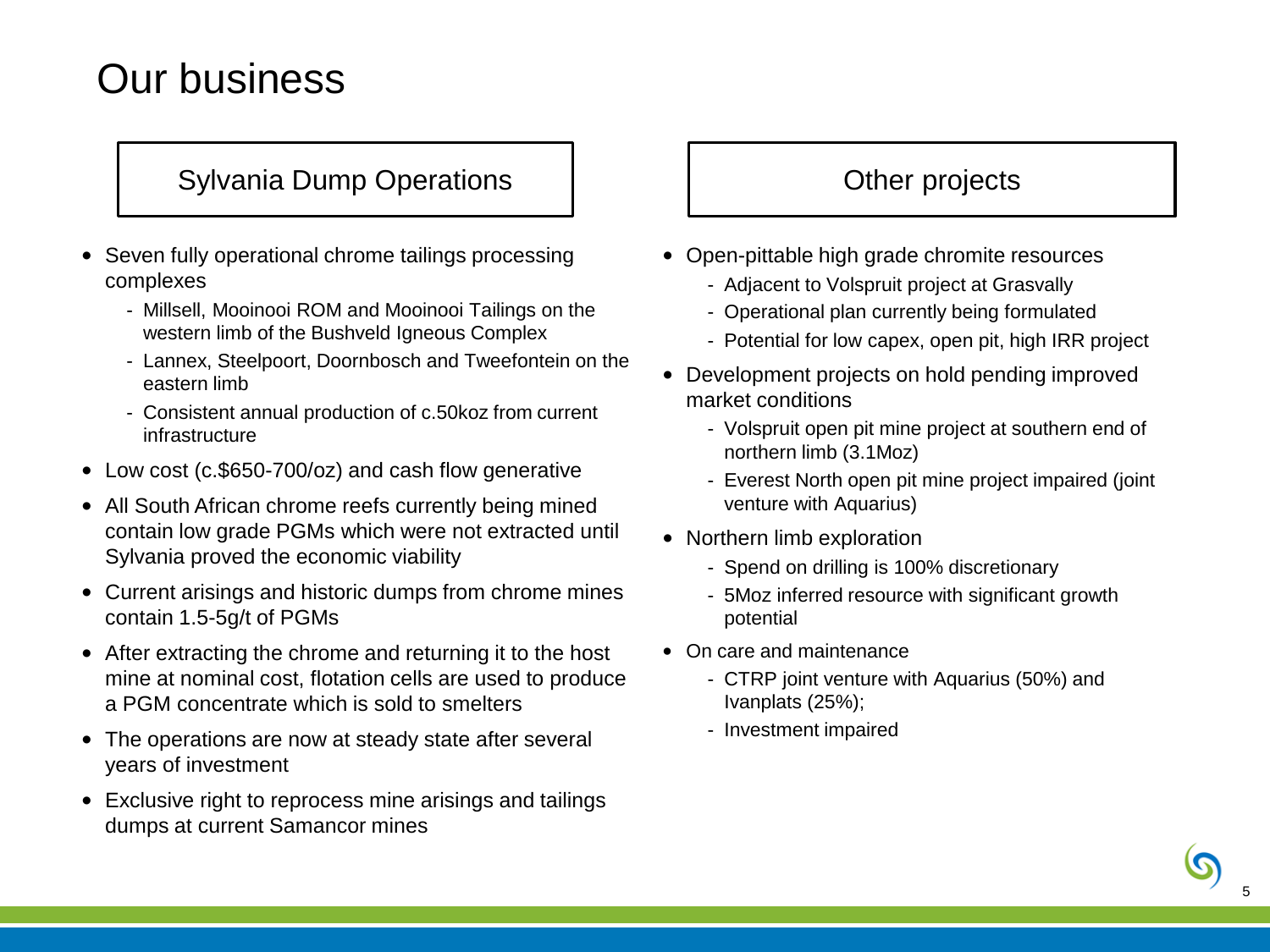### Corporate strategy

- Free cash flow generation
	- Consistent production at >50koz/year from current infrastructure
	- Low cash costs target c.\$700oz
- Opportunistic growth through further tailing treatment deals
	- Only if IRR > 20% hurdle rate
	- Only if IRR > share buyback
- Preserve option value in other assets and realise when possible
	- Would consider outright disposals, joint ventures, or spin-offs to maximise value to Sylvania's shareholders

### Value creation  $\vert$  | Shareholder-friendly use of cash

- Drive growth in equity value through cash flow generation allowing return of capital to investors
- Focus on utilising dividend policy to return value to shareholders
- Only buy back shares if we have the financial capacity to do so whilst honouring the previously stated dividend policy
- Only commit capital to growth projects when IRR > 20% hurdle rate
	- Capex on new projects needs to demonstrate a higher IRR than a share buyback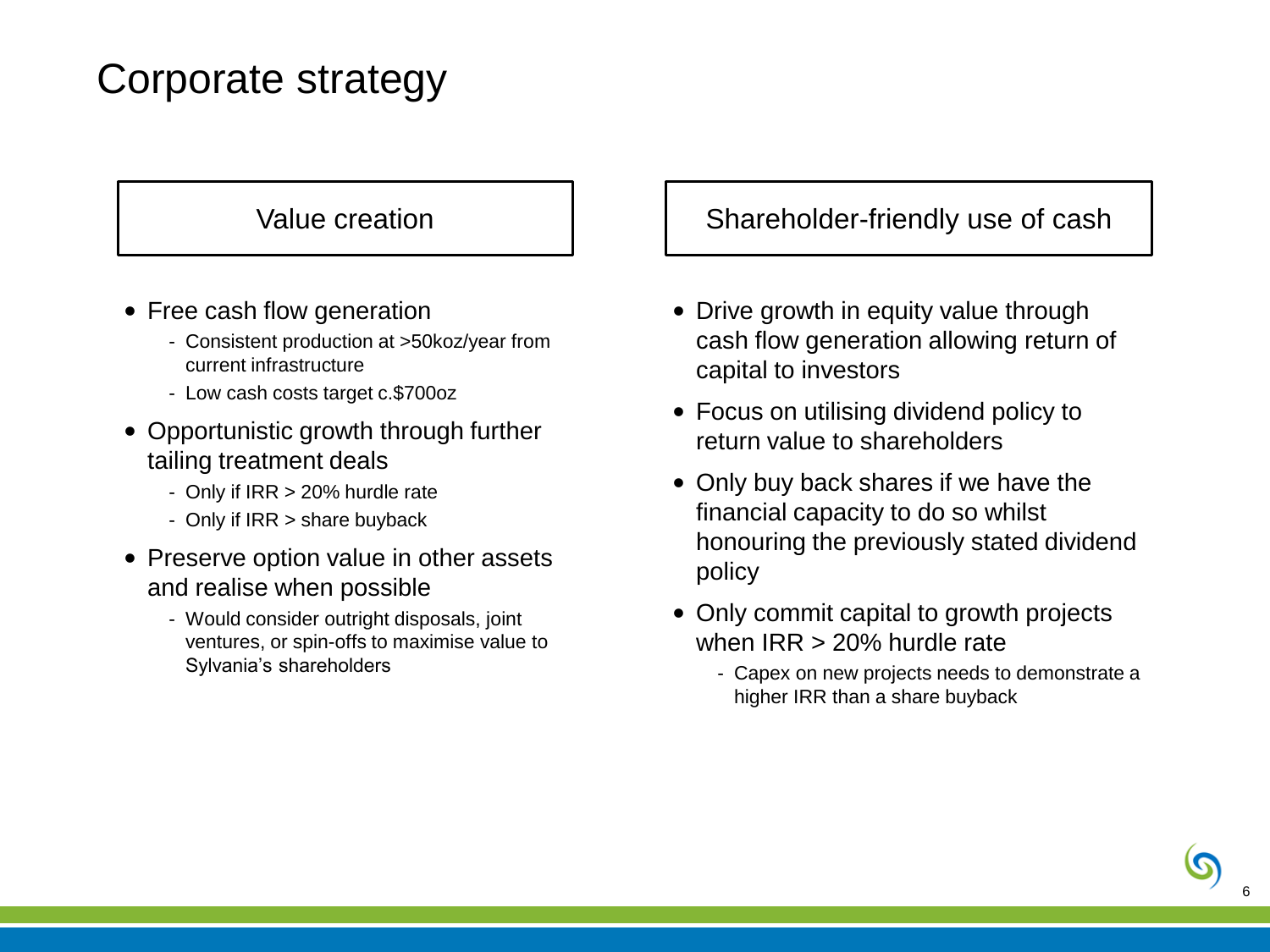# Sylvania's tailings dump operations have now reached steady state after several years of growth

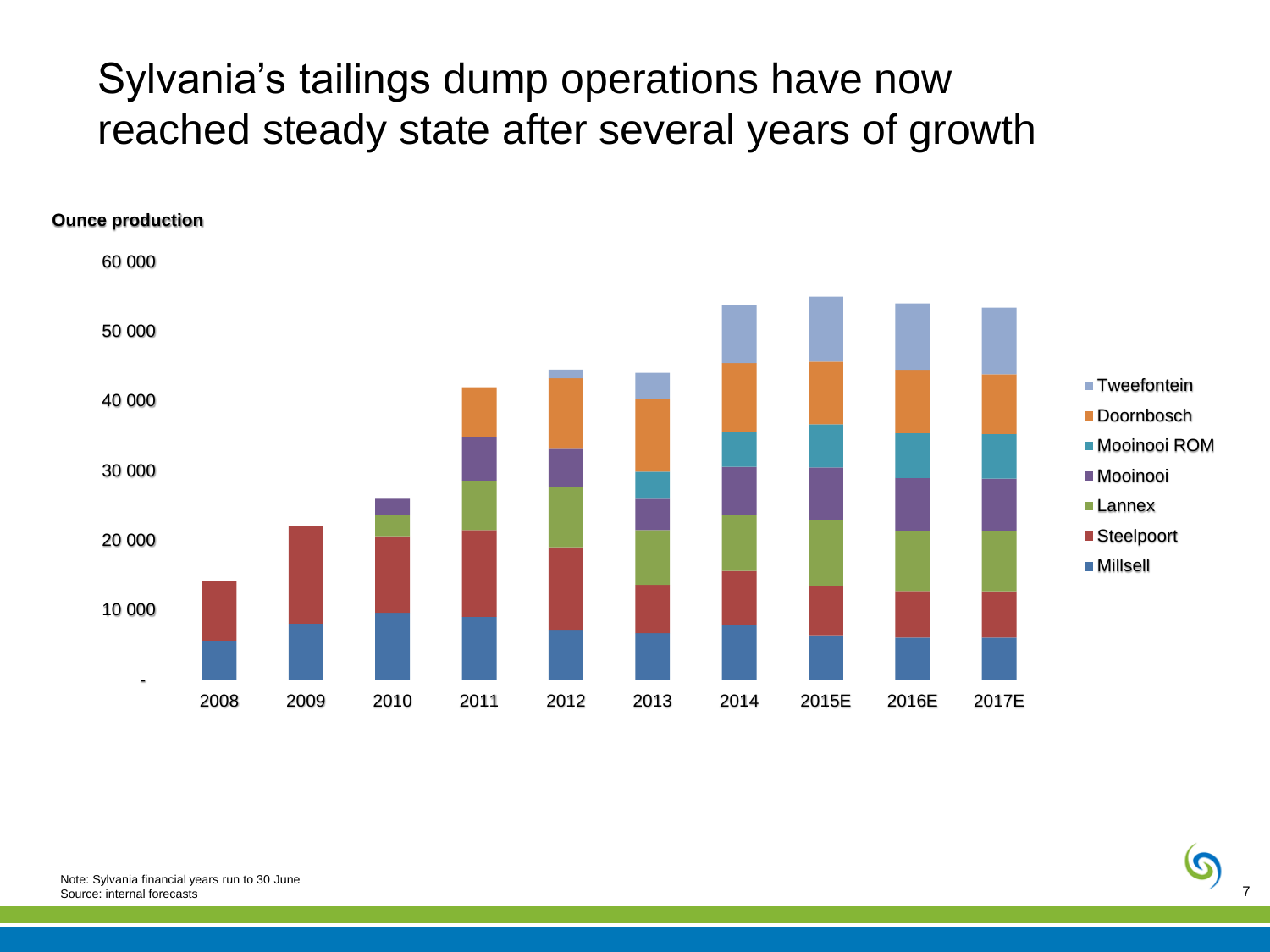## Monthly production rate trending in the right direction and becoming more stable

**Monthly PGM production**

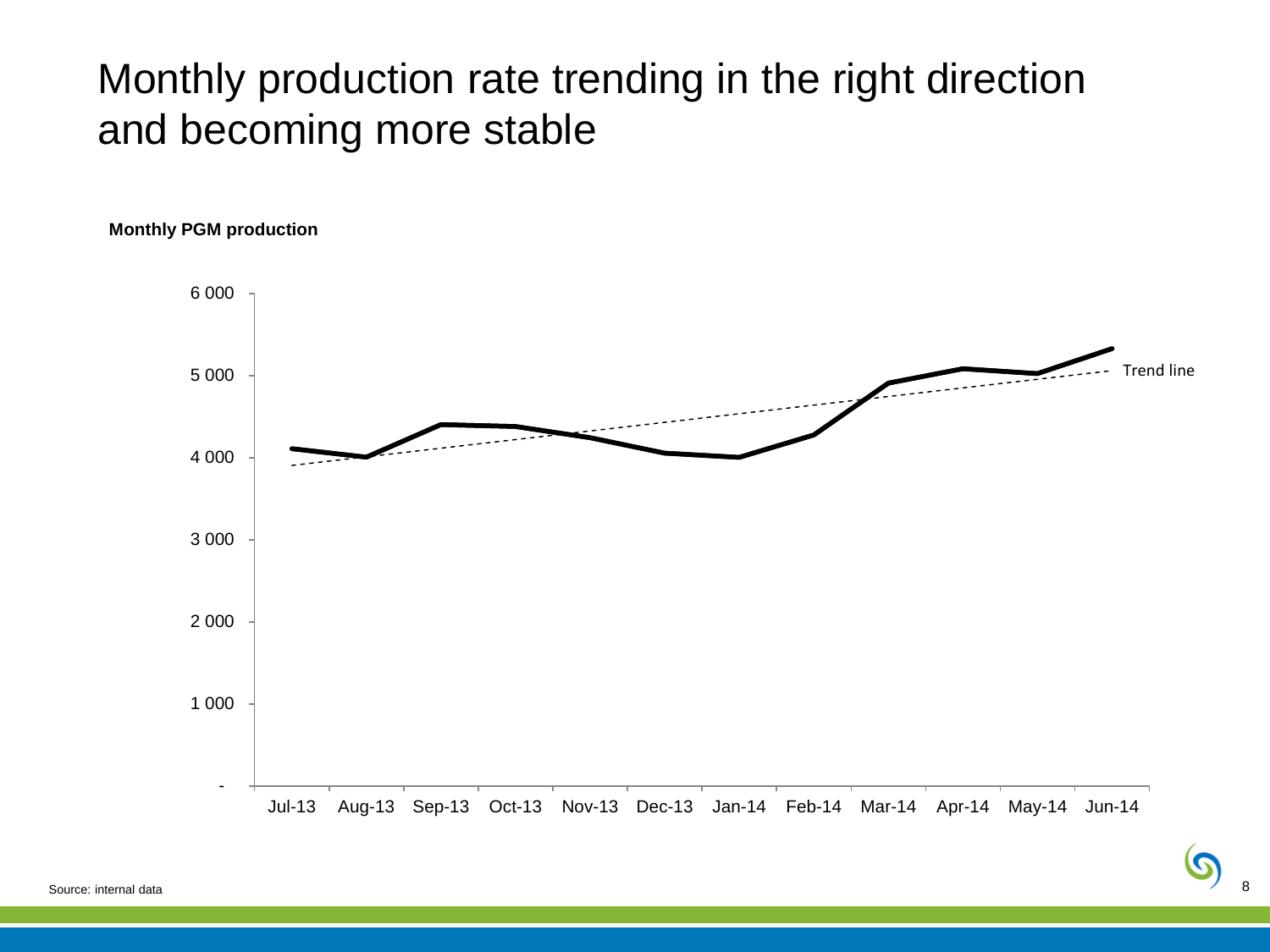Cash costs are trending towards steady state levels post ramp-up and impacts of industry-wide strikes

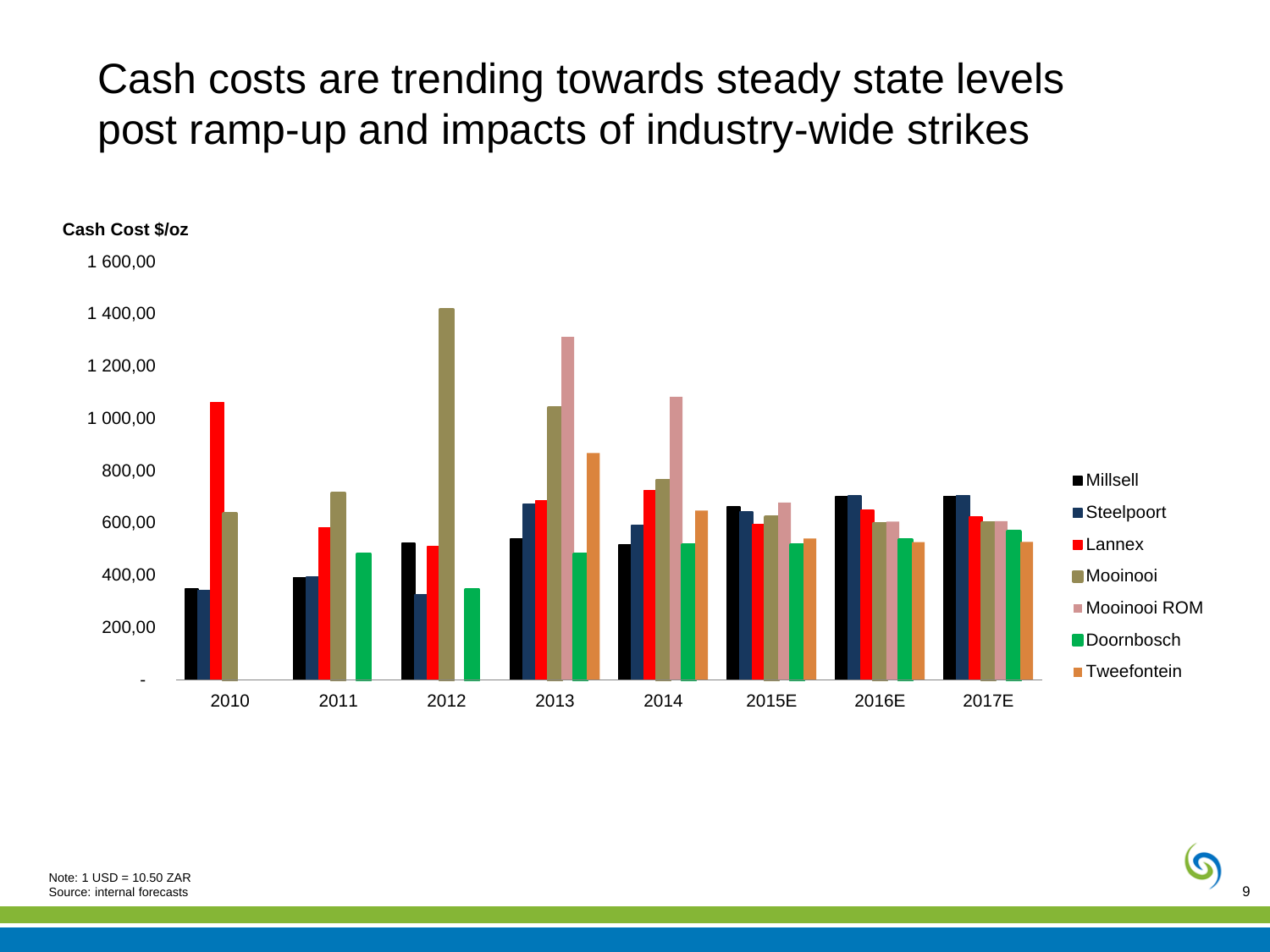### Committed capital expenditure decreasing to sustaining capital on dump operations only



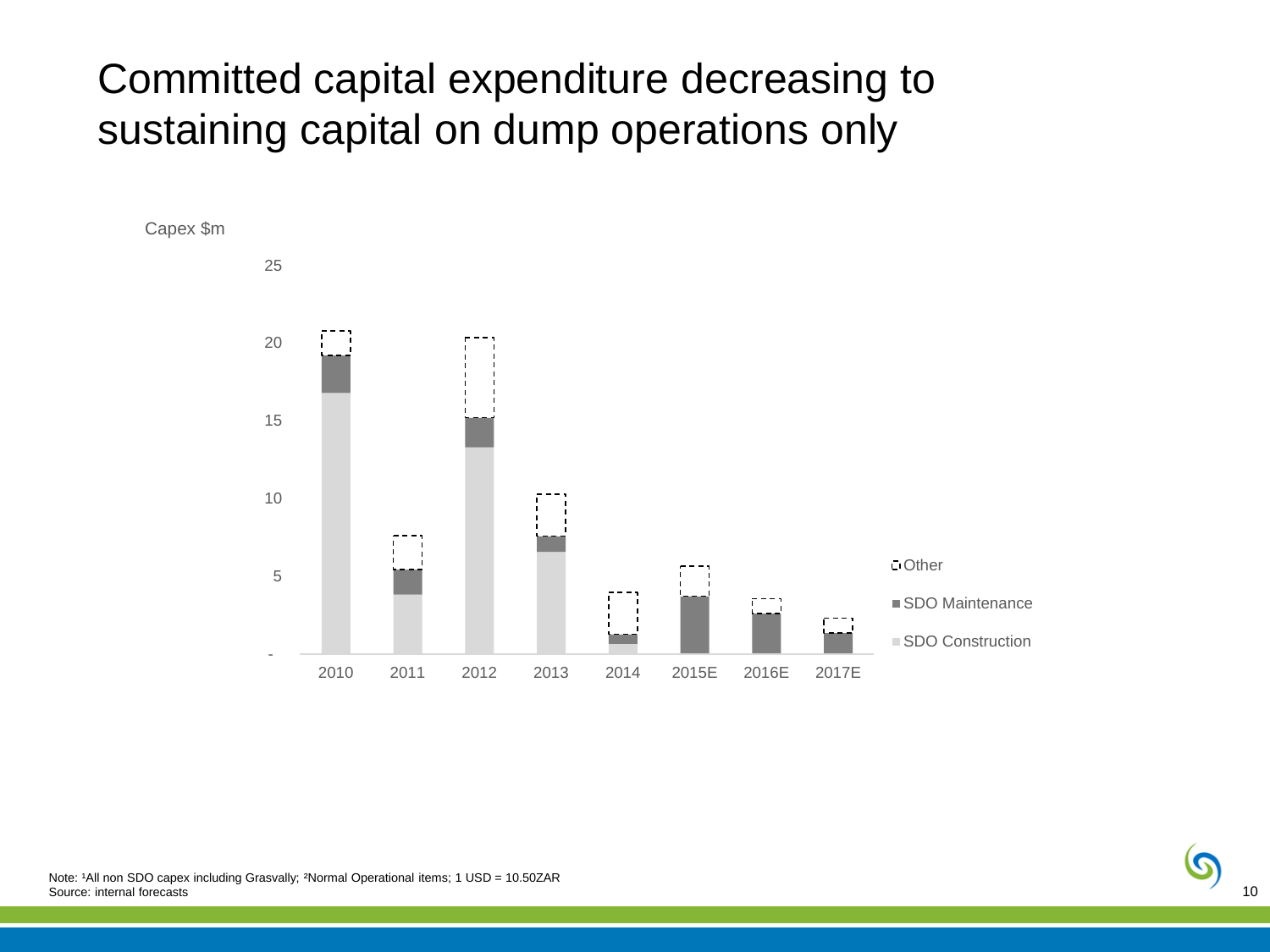### Forecast cash balance: dump operations now generating positive free cash flow



**Group cash profit**



■ Cash profit Excl Grasvally ■ Cash profit including Grasvally

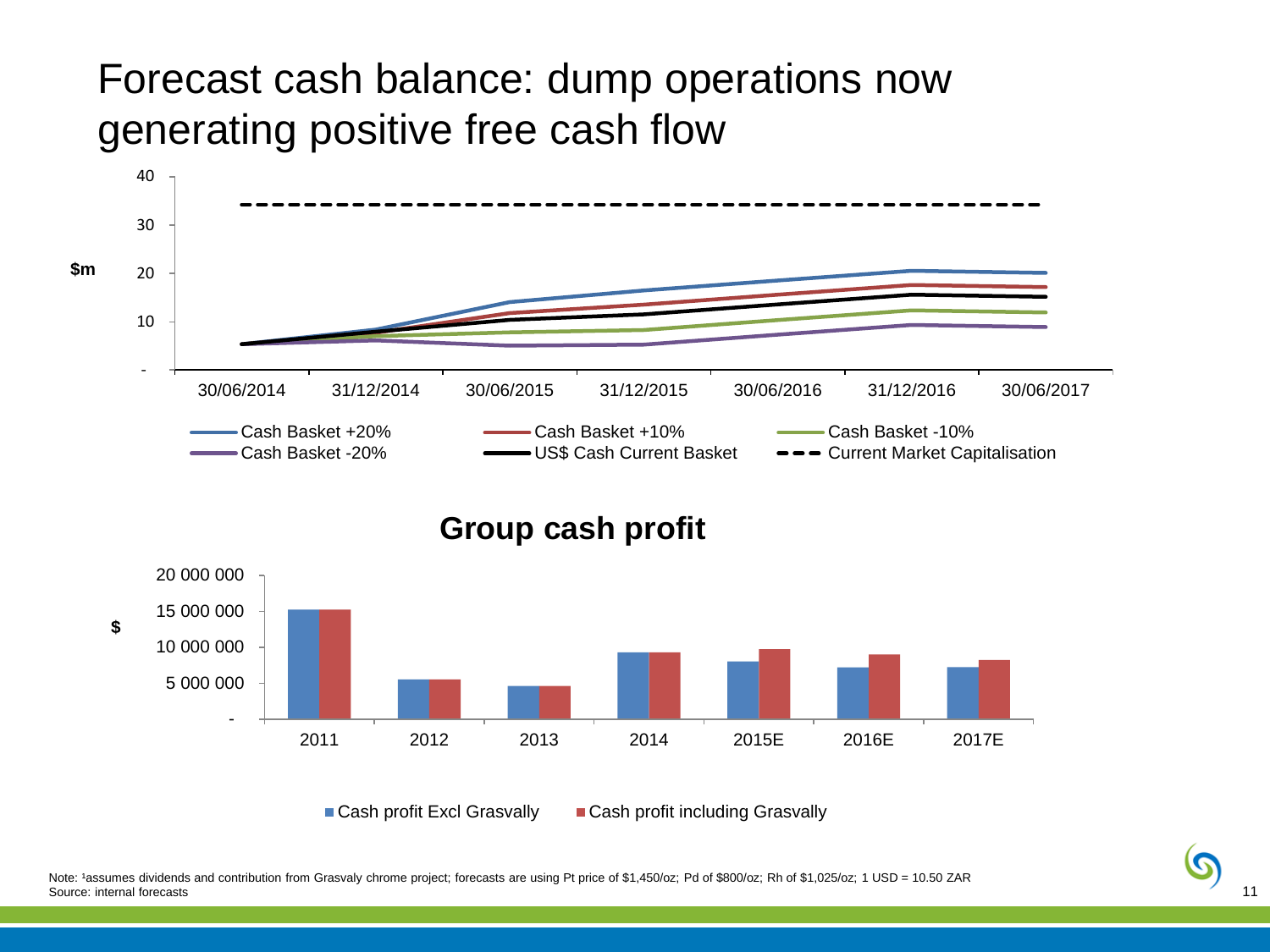# Dividend policy

- Provided the resultant company cash balance is greater than \$8M, we intend to recommend paying a minimum of 25% of the previous semi-annual earnings as a cash dividend
- The Board will also consider special dividends or share buybacks, based on the Company's available free cash flow and future capital requirements
- Other uses of cash will only be considered if project IRR is greater than the 20% hurdle rate
- The intention is to pay dividends semi-annually
- The timing of the first payment is dependent on PGM prices and operational performance, but under current forecasts at spot PGM and foreign exchange rates, our cash balance is forecast to reach the \$8M threshold in the FY2015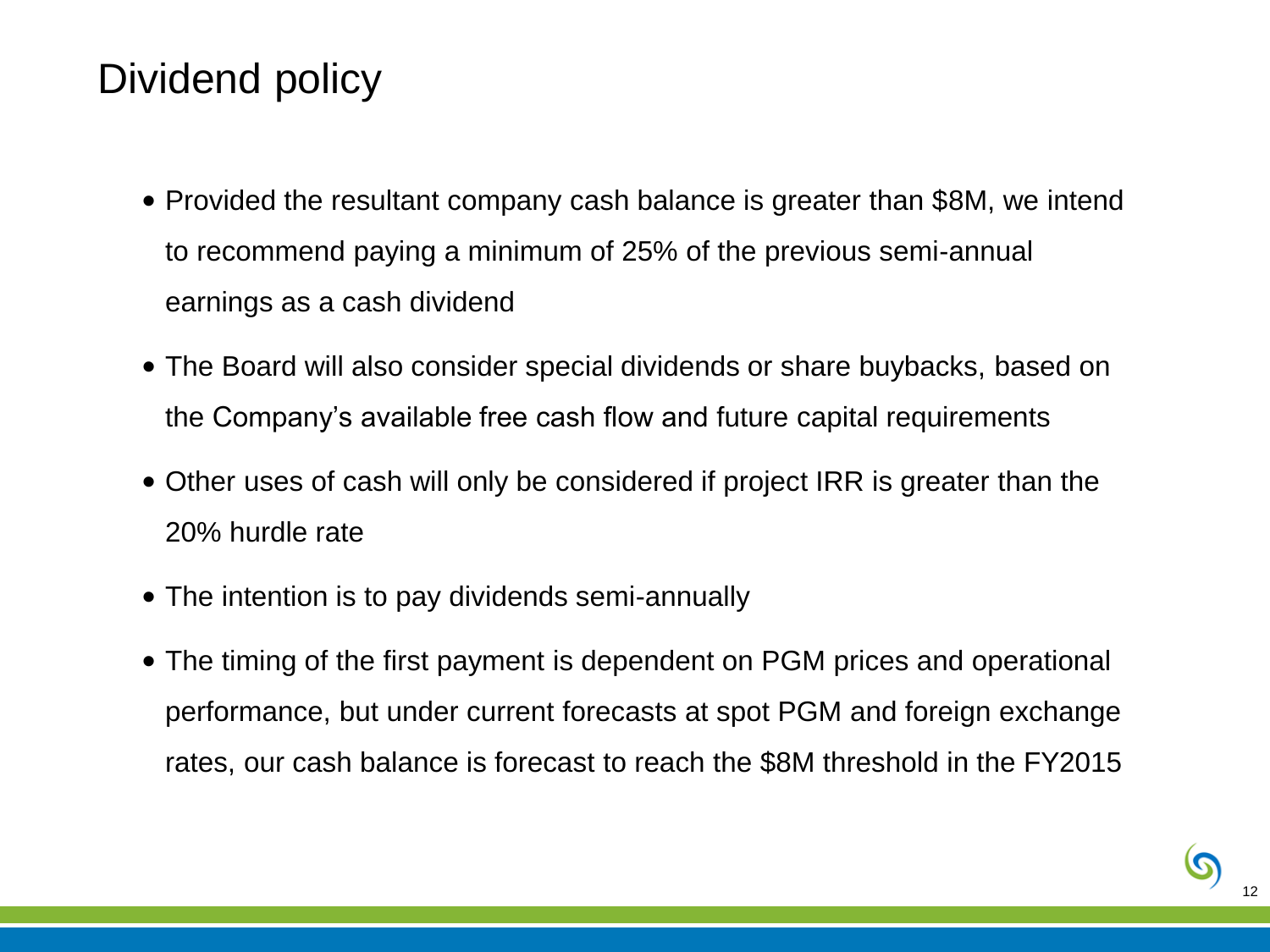# Sylvania's business model is lower risk than other South African PGM producers

### **SAFETY STATISTICS COMMENTS**



Note: 1lost-time injury frequency rates per 1 million man hours, 2013 (2014FY for Sylvania) Source: from company sustainability reports

- Our surface-based operations are exposed to fewer safety-related risks than other producers of PGMs
- We target a lost-time injury rate of zero and have now had 7 months continuously without a lost-time injury
	- 5 plants more than 2 years LTI free
- Our corporate values promote success
	- We value the safety and health of all
		- Employees are the heart of our company
		- We place their safety and health above all else in everything that we do
	- We respect the environment
		- We act in a manner that is sustainable and environmentally friendly, applying professional and innovative methods
- Ability to withstand industry-wide unrest due to
	- Positive cash balance and undrawn debt
	- Receivables > payables
	- Relatively small number of employees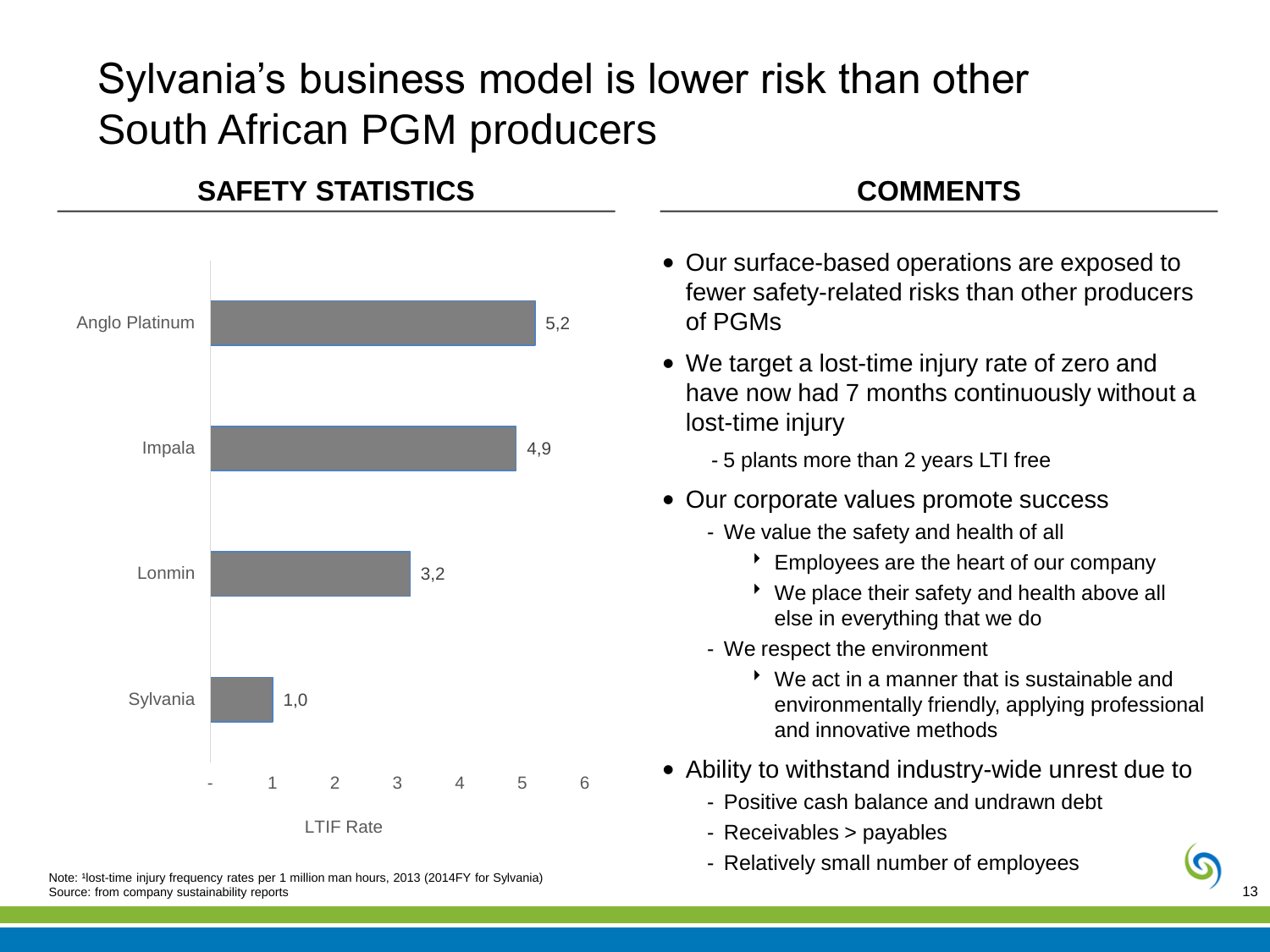# Sylvania's higher ounce production per employee drives lower costs and helps mitigate the impact of wage inflation



Note: 1Defined as 2015 estimated PGM production (13 month forecast) divided by latest reported total employees (including contractors) Source: CIBC and internal 2008 of the state of the state of the state of the state of the state of the state of the state of the state of the state of the state of the state of the state of the state of the state of the st

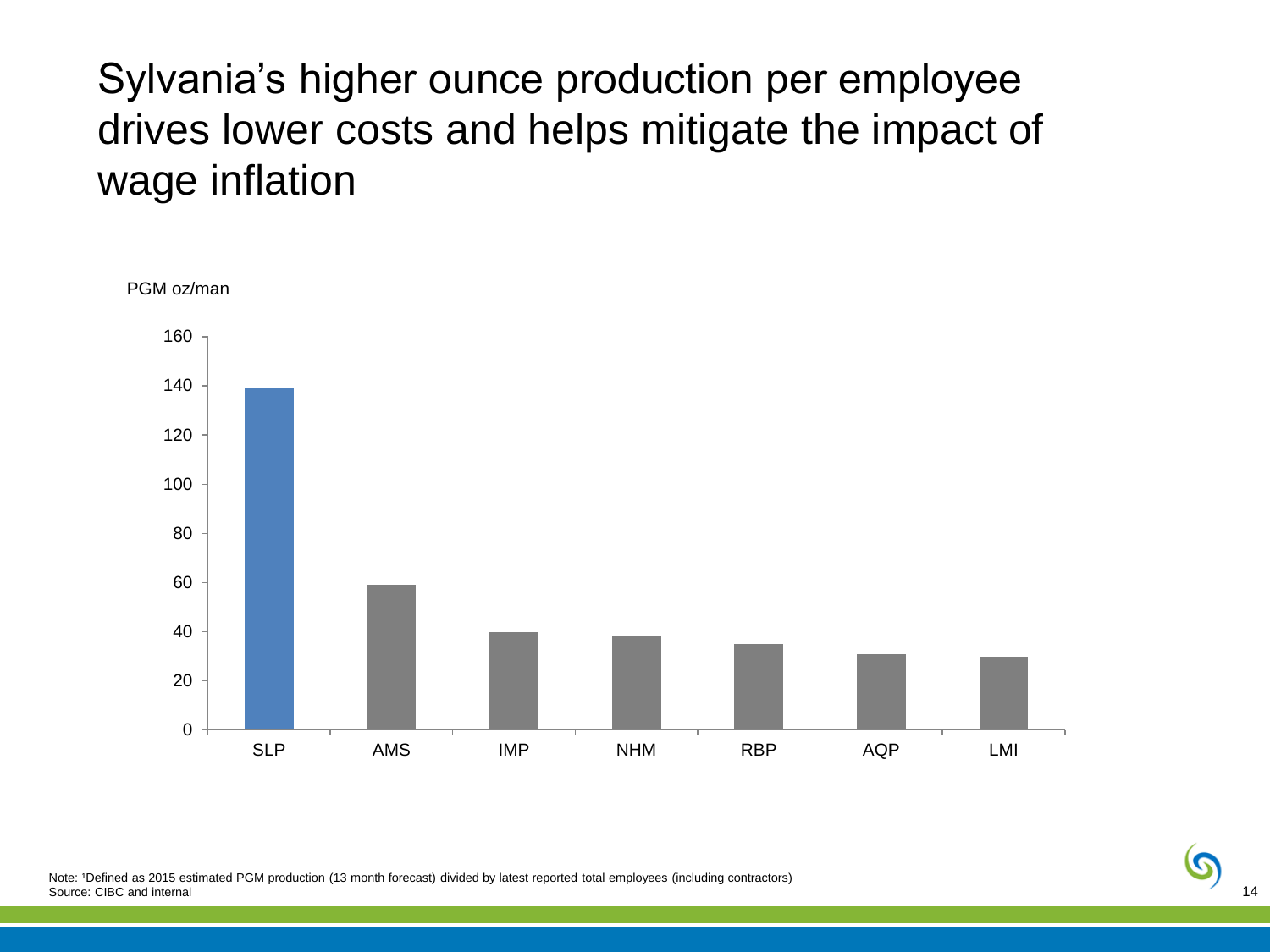# Achievements in 2012-2014 and targets

| April 2012        | • 6th plant (Mooinooi ROM) produced first ounces                       | $\checkmark$ |
|-------------------|------------------------------------------------------------------------|--------------|
| August 2012       | • Dividend of Ironveld shares to Sylvania shareholders                 | $\checkmark$ |
| September 2012    | • 7th plant (Tweefontein) produced first ounces                        | $\checkmark$ |
| October 2012      | • Completed Australian delisting                                       | $\checkmark$ |
| November 2012     | • 12 month labour agreements concluded with no strikes                 | $\checkmark$ |
| December 2012     | • Cost cutting initiatives implemented                                 | $\checkmark$ |
| January 2013      | • New chairman announced                                               | $\checkmark$ |
| February 2013     | • All expansion capital completed                                      | $\checkmark$ |
| <b>March 2013</b> | • First share buyback                                                  | $\checkmark$ |
| August 2013       | • Announced profit for 2013 financial year despite sector difficulties | $\checkmark$ |
| <b>June 2014</b>  | • Announced FY2014 positive Group adjusted EBITDA of \$7.5M and        |              |
|                   | 53,808 ounces                                                          |              |
| FY2015            | • Aim to declare maiden cash dividend                                  |              |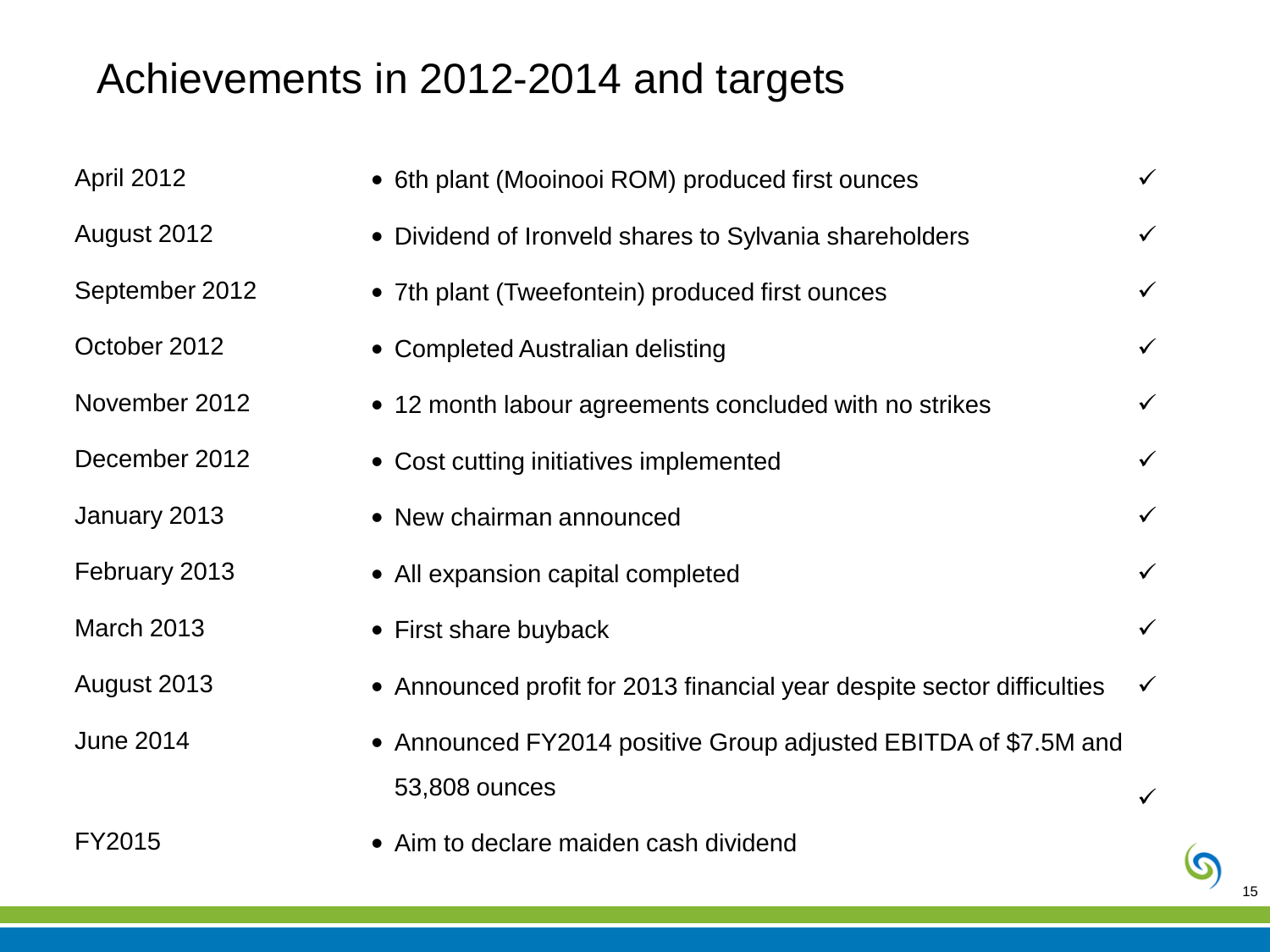# **Summary**

- Shareholder-friendly corporate strategy
	- Operations generate positive free cash flow
	- Disciplined capital allocation
- Low cost producer with one of the highest margins
- Lower risk business model than miners
- Targeting maiden cash dividend

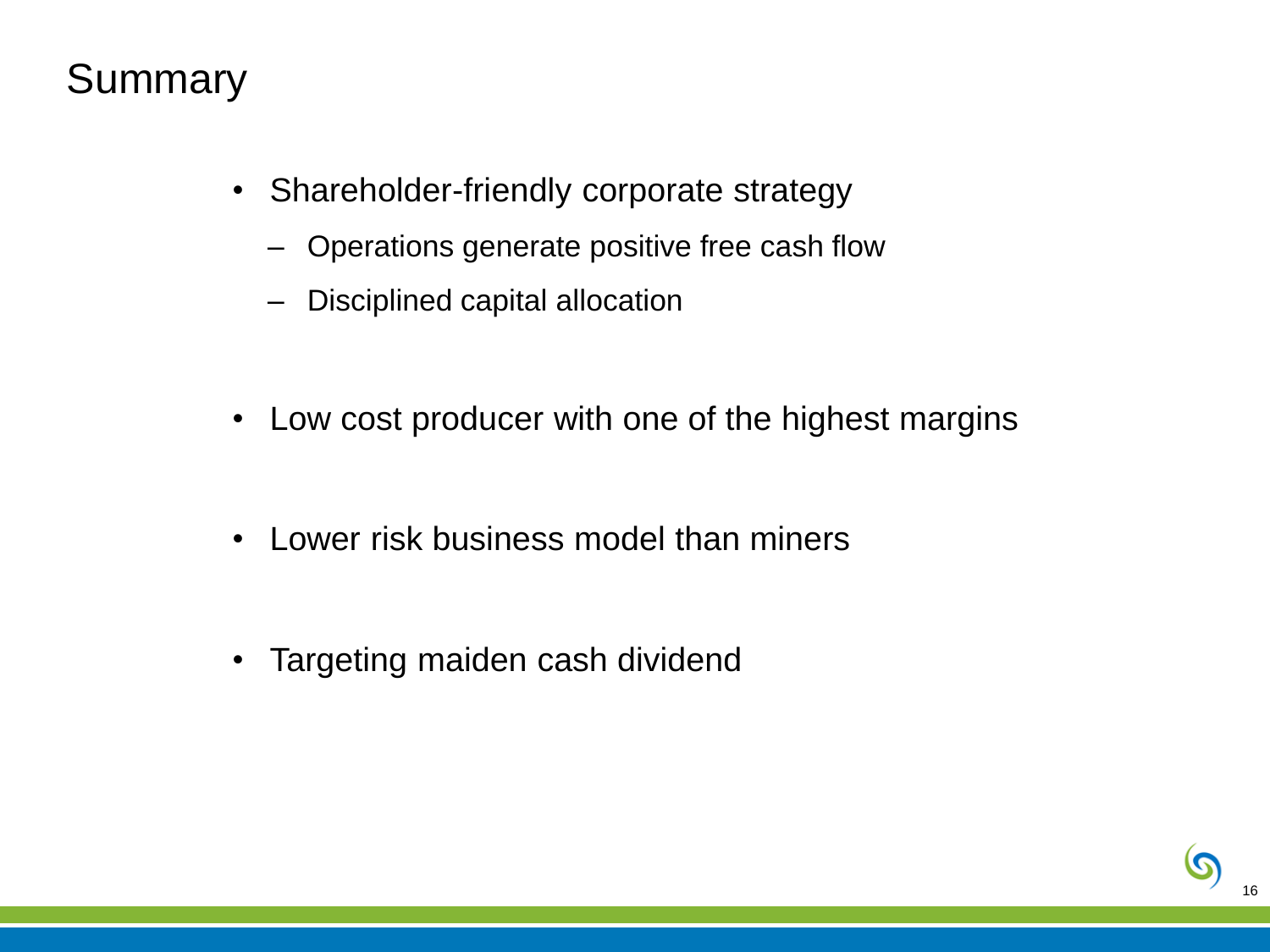### Contact us

Sylvania Platinum Limited:

• Terry McConnachie +44 7775 337175

Liberum Capital Limited (NOMAD & broker):

• Tom Fyson +44 20 3100 2230